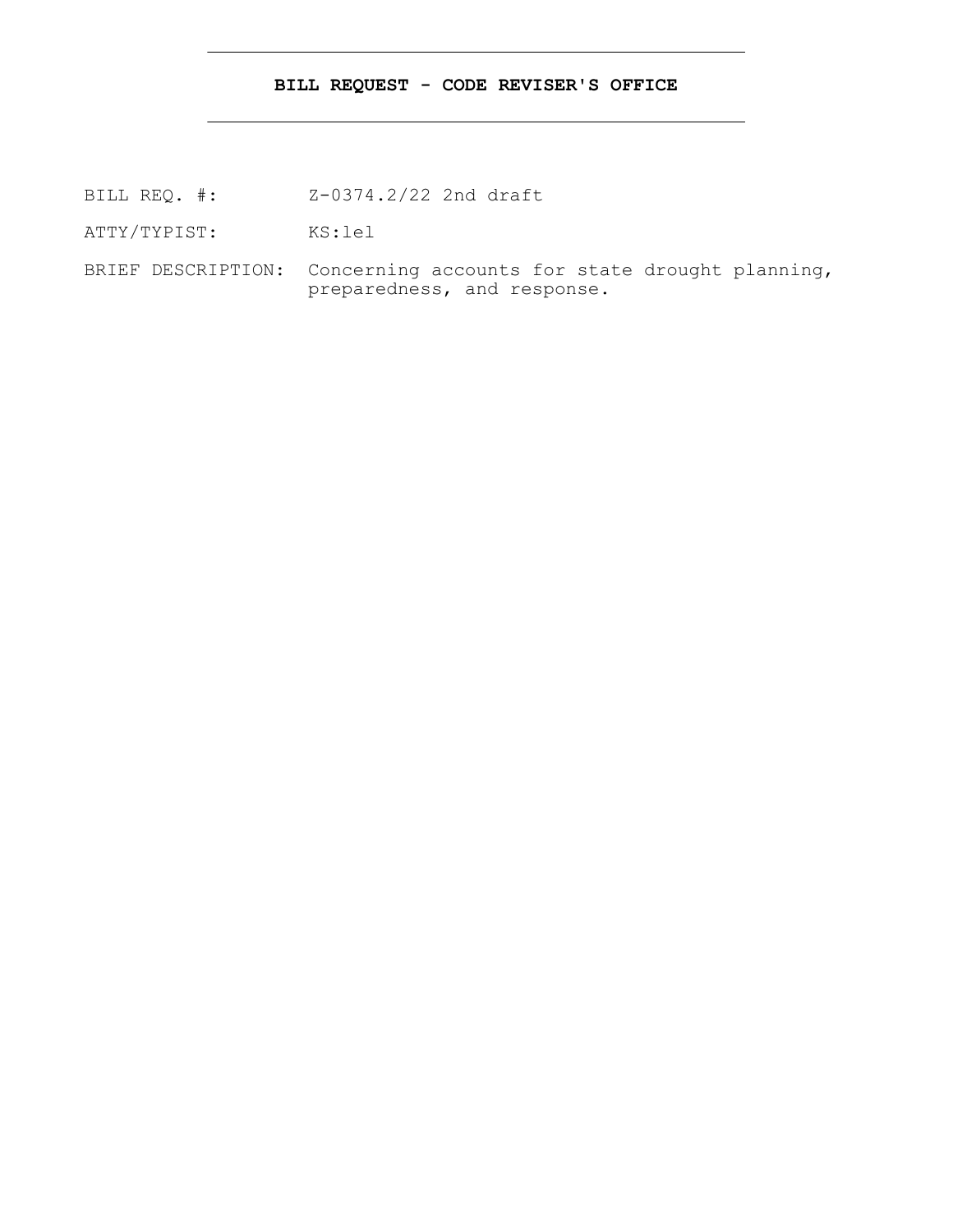1 AN ACT Relating to accounts for state drought planning, 2 preparedness, and response; amending RCW 43.83B.430; and adding new 3 sections to chapter 48.83B RCW.

4 BE IT ENACTED BY THE LEGISLATURE OF THE STATE OF WASHINGTON:

5 **Sec. 1.** RCW 43.83B.430 and 2020 c 168 s 6 are each amended to read as follows:6

7 The state drought preparedness ((and response)) account is 8 created in the state treasury. All receipts from appropriated funds 9 designated for the account and all cost recovery revenues collected 10 under RCW 43.83B.410(5) must be deposited into the account. At the 11 beginning of each biennium the state treasurer shall transfer into 12 the account from the general fund the sum of \$3,000,000. Expenditures 13 from the account may be used for drought planning and preparedness 14 ((and response)) activities under this chapter, including grants 15 issued under RCW 43.83B.415. Moneys in the account may be spent only 16 after appropriation.

17 NEW SECTION. **Sec. 2.** A new section is added to chapter 43.83B 18 RCW to read as follows:

19 Based on schedules the department submits to the director of 20 financial management during a drought emergency order, per RCW Code  $\text{Rev}/\text{KS:}$  lel  $\frac{1}{2}$  1  $\frac{Z-0374.2}{22}$  2nd draft